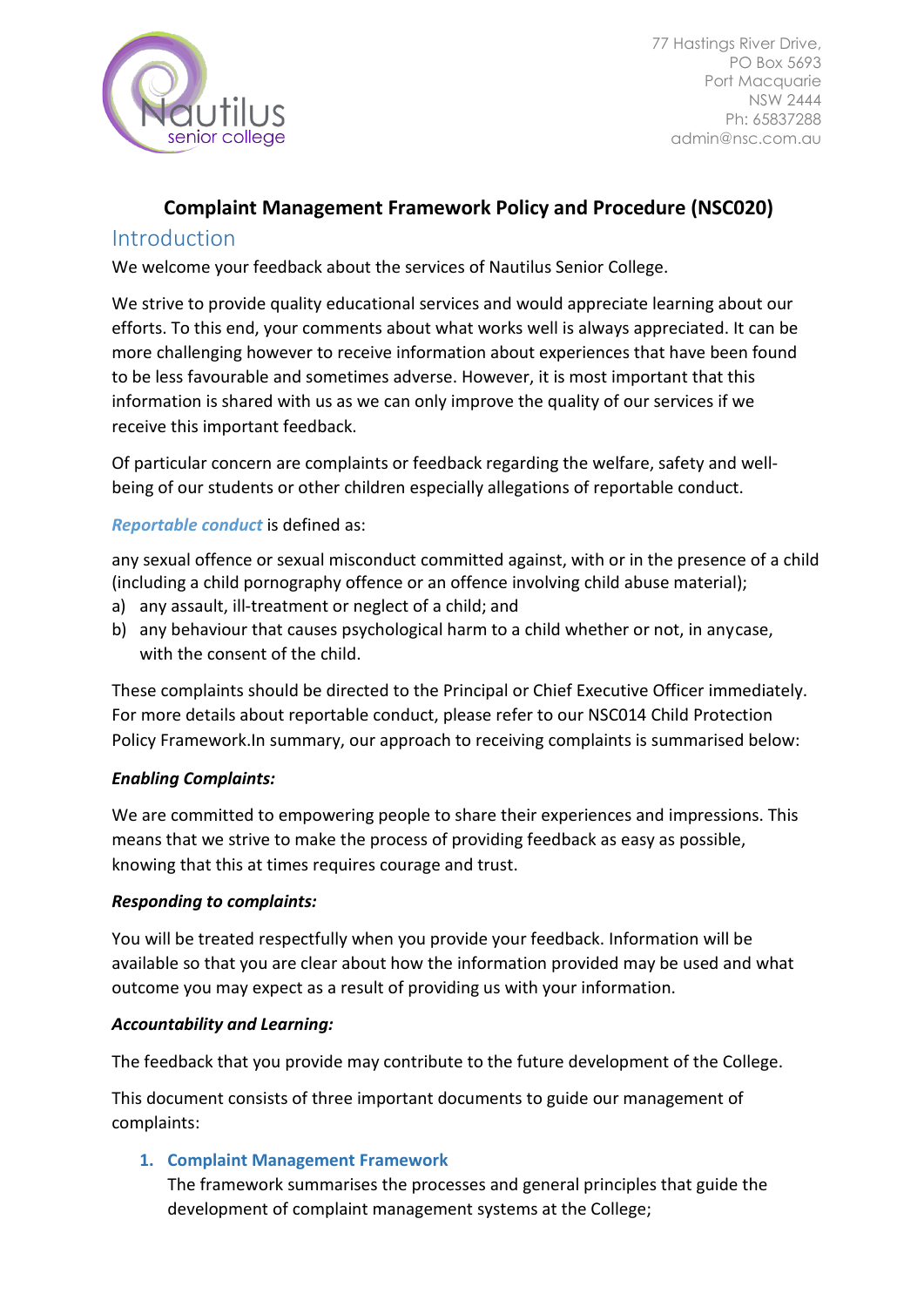#### **2. Complaint Management Policy**

The Complaint Management Policy provides a general overview of the complaint management principles applied at the College.

#### **3. Complaint Management Decision-Making Flow Chart**

The Complaint Management Decision-Making Flow-chart provides a summary of the decision-making that informs the effective management of complaints.

# Complaint management framework

The Complaint Management Framework summarises the processes and general principles that guide the development of complaint management systems of the College.

#### **1. Enabling Complaints**

Building a culture that invites feedback

Making sure that people have access to the complaint management process and are supported if they need help

Providing guidance in a range of forms

Removing known impediments

#### **2. Respondng to Complaints**

Ensuring that resources are in place so that we are responsive to complaints when they are received

Assessing the complaint to determine an appropriate course of action

Identifying and managing risks

Supporting stakeholders during the response process

Reporting complaint information as required

Engaging professional services as required

### 3. **Accountability and Learning**

Maintianing effective complaint record-keeping systems

Using feedback to inform planning and decisionmaking

Sharing complaint information when required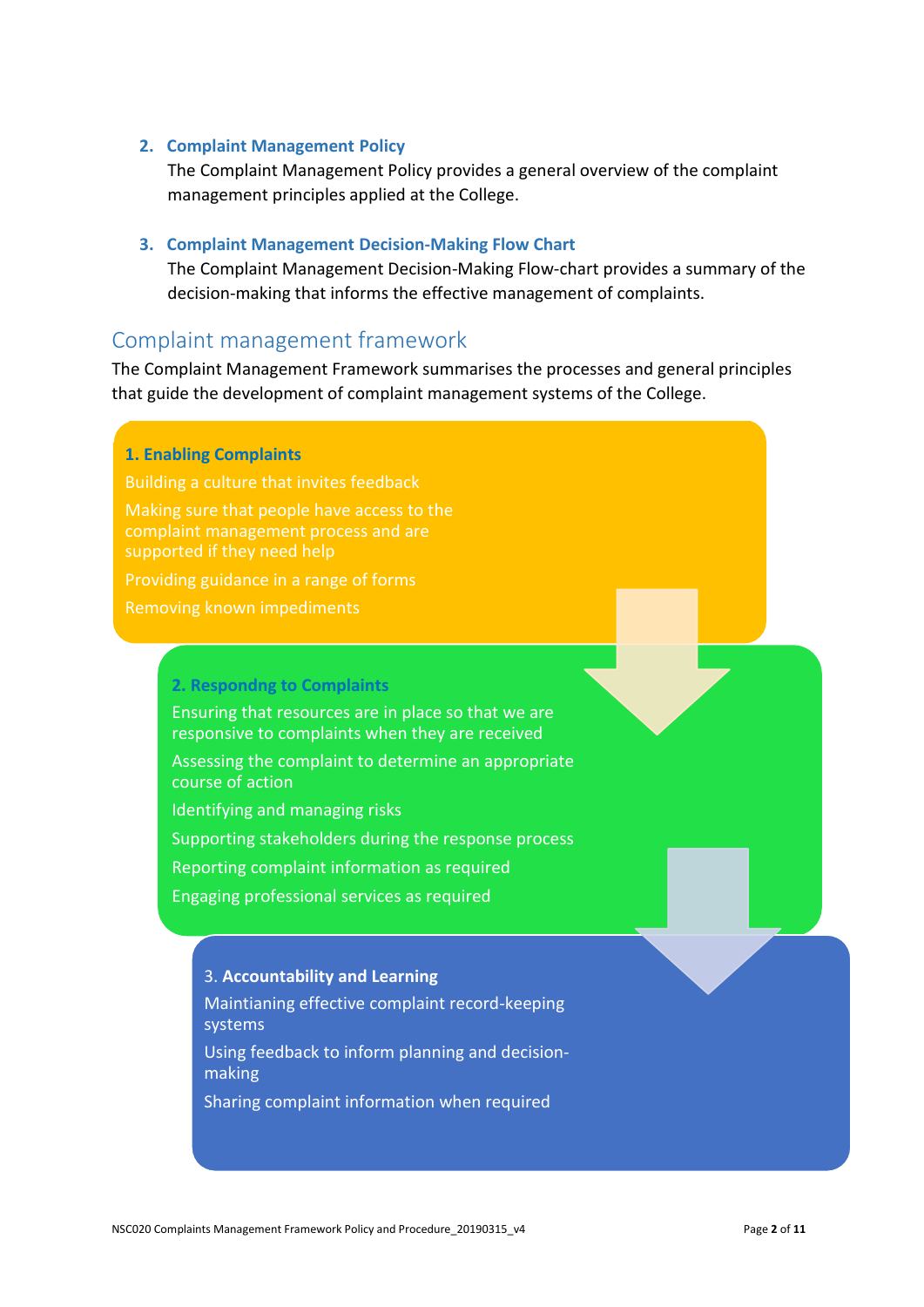# Complaint management policy

## Introduction

### Context and Purpose

This policy provides direction on fair, effective and efficient management of complaints received by Nautilus Senior College.

The complaint management processes and systems of the College are intended to:

- enable the College to respond to issues raised by people making complaints in a timely and effective way
- build confidence in our administrative process, and
- inform our future decision-making, policy development and planning.

#### Scope

This policy applies to all activities and services of Nautilus Senior College.

#### Statement of Commitment

Nautilus Senior College is committed to enabling people to provide feedback about their experience of our services by:

- Promoting a culture that values complaints, and their effective resolution
- Maintaining effective complaint management systems
- Empowering people to engage in our complaint management processes
- Engaging in ongoing review and development of our complaint management systems and processes
- Demonstrating respect for people who provide feedback about the College

#### Terms and definitions

#### *Complaint*

Expression of dissatisfaction made to or about us, our services, staff or students.

A complaint covered by this Policy can be distinguished from:

- staff grievances
- requests for information.

#### *Complaint management system*

All policies, procedures, practices, used by us in the management of complaints.

#### *Feedback*

Opinions, comments and expressions of interest or concern, made directly or indirectly, explicitly or implicitly, to or about us, about our services or complaint handling.

#### *Grievance*

A clear, formal written statement by an individual staff member about another staff member or a work related problem.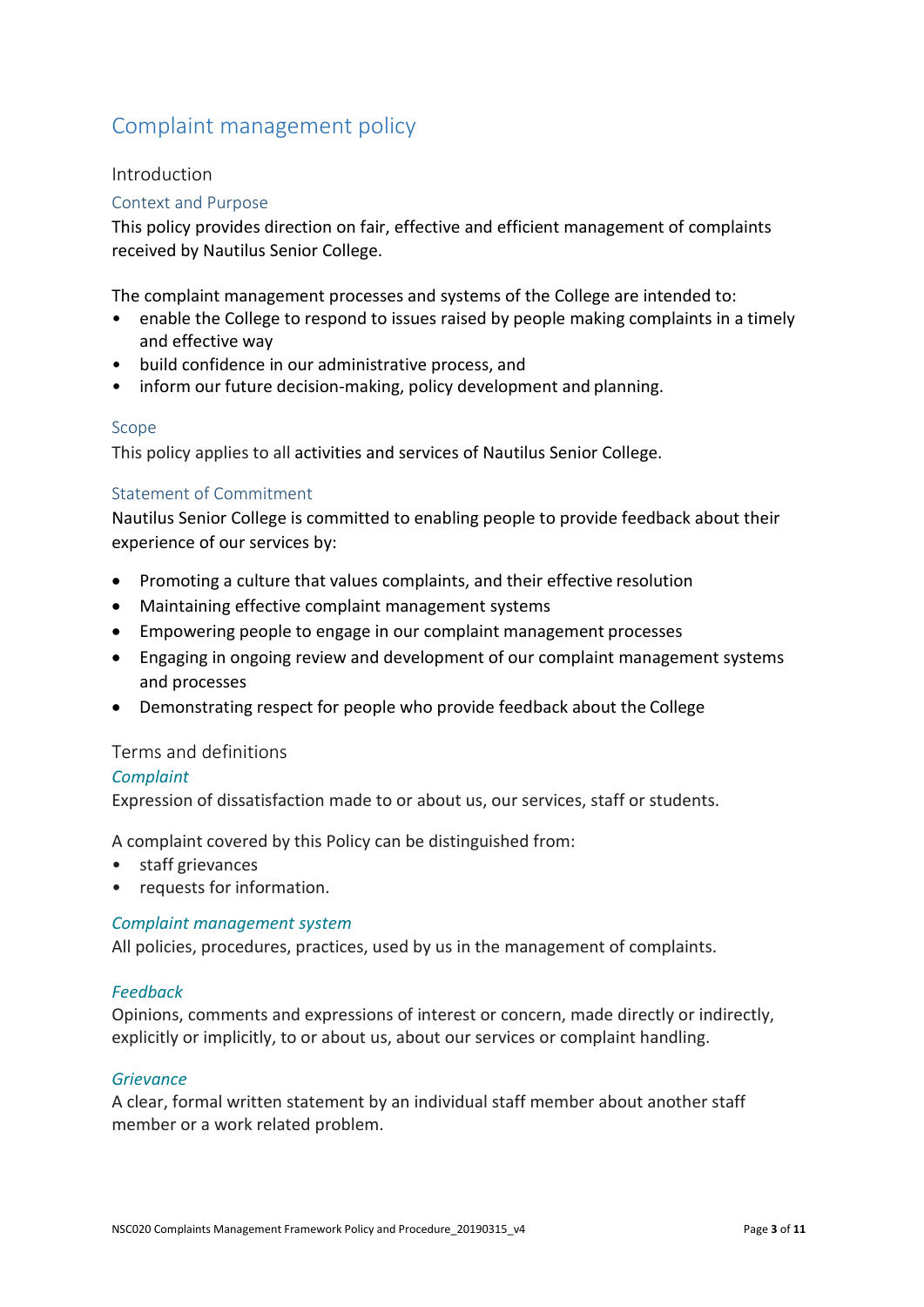## *Policy*

A statement providing guidance on how we should fulfil our goals in accordance with our vision and mission.

## *Procedure*

A statement or instruction that sets out how our policies will be implemented and by whom.

## *Reportable conduct*

- a) any sexual offence or sexual misconduct committed against, with or in the presence of a child (including a child pornography offence or an offence involving child abuse material);
- b) any assault, ill-treatment or neglect of a child; and
- c) any behaviour that causes psychological harm to a child whether or not, in anycase, with the consent of the child.

# Complaint Management Systems

Nautilus Senior College has devised effective complaint management processes that support our commitment to continuous improvement in complaint management.

When we receive a complaint about the College you will be kept informed about what you can expect to happen as a result of bringing forward your complaint.

Our approach to receiving complaints is summarised as follows:

## Enabling Complaints

We are committed to empowering people to share their experiences and impressions. This means that information will be available to make the process of providing feedback as easy as possible, knowing that this at times requires significant courage and trust.

## No detriment to people making complaints

We will take all reasonable steps to ensure that people making complaints are not adversely affected because a complaint has been made by them or on their behalf.

## Anonymous complaints

We accept anonymous complaints and will strive to gather information about the issues raised where there is enough detail available to progress the complaint. In circumstances where there is insufficient information available to progress the complaint, the anonymous information will be logged and recorded.

## Accessibility

We will ensure that information about how and where complaints may be made is well publicised. We will ensure that our systems to manage complaints are easily understood and accessible to everyone, particularly people who may require assistance.

If a person prefers or needs another person or organisation to assist or represent them in the making and/or resolution of their complaint, we will communicate with them through their representative if this is their wish. Anyone may represent a person wishing to make a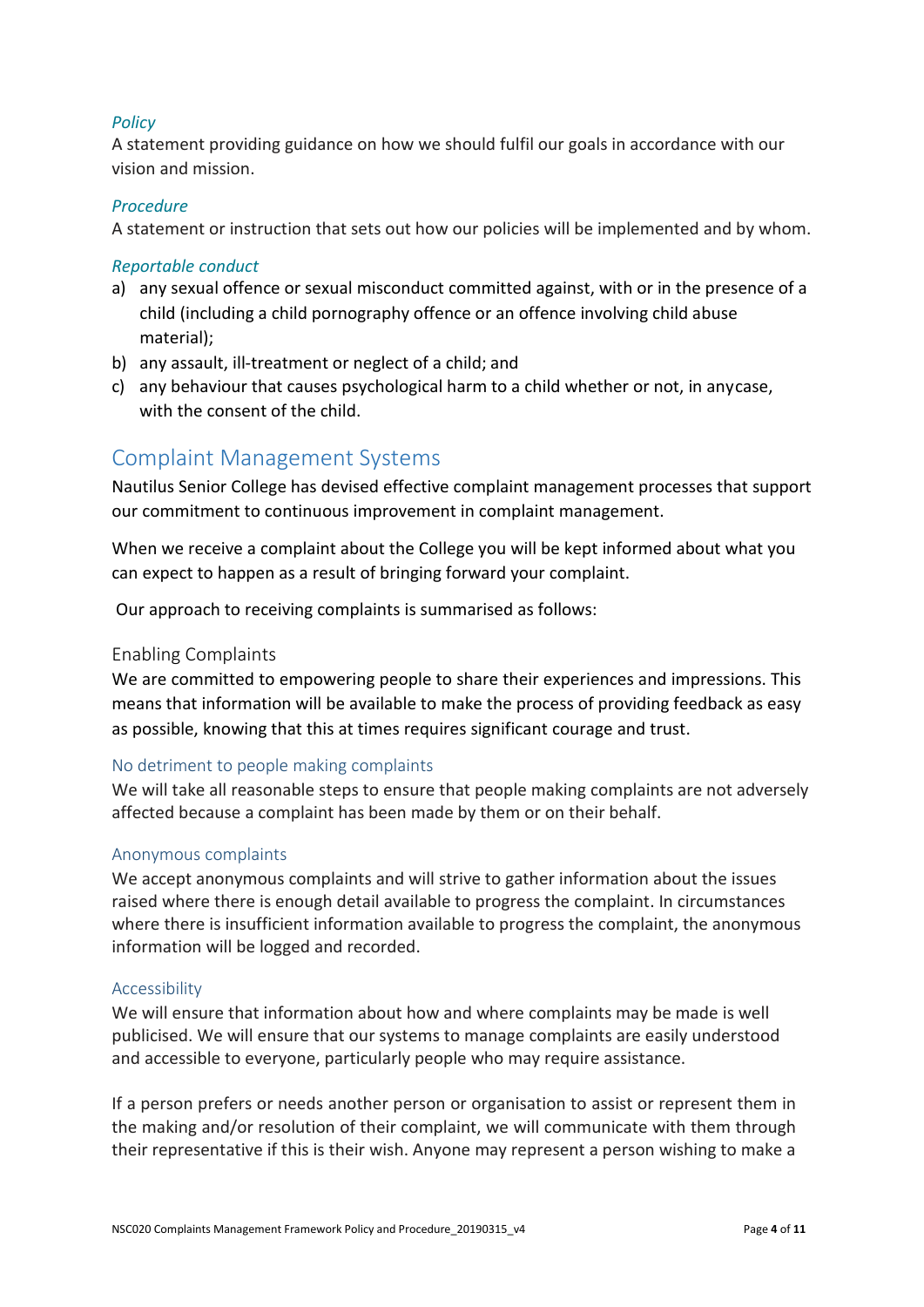complaint with their consent (eg advocate, family member, legal or community representative, another organisation).

# Responding to complaints

People will be treated respectfully when they register a complaint in Nautilus Senior College. Information will be available to people who make a complaint so that they are clear about how the information provided may be used and what outcome they may expect as a result of providing us with information related to the complaint.

## Early resolution

Where possible, complaints will be resolved at first contact with College.

#### Responsiveness

We will promptly acknowledge receipt of complaints.

We will assess and prioritise complaints in accordance with the urgency and/or seriousness of the issues raised. If a matter concerns an immediate risk to safety or security, the response will be immediate and will be escalated appropriately.

We are committed to managing people's expectations, and will inform them as soon as possible, of the following:

- the complaint management process
- the expected timeframe for our response
- the progress of the complaint at critical stages
- their likely involvement in the process, and
- the possible or likely outcome of their complaint.

We will advise people as soon as possible when we are unable to deal with any part of their complaint and provide advice about where such issues and/or complaints may be directed (if known and appropriate).

We will also advise people as soon as possible when we are unable to meet our timeframes for responding to their complaint and the reason for our delay.

## Objectivity and fairness

We will address each complaint with integrity and in an equitable, objective and unbiased manner.

The person handling the complaint will be different from any staff member whose service or conduct is being complained about. Conflicts of interests, whether actual or perceived, will be managed responsibly.

#### Responding flexibly

Our staff will strive to resolve complaints promptly and with as little formality as possible. We will adopt flexible approaches to enhance accessibility for people making complaints and/or their representatives.

We will assess each complaint on its merits and involve people making complaints and/or their representative in the process as far as possible.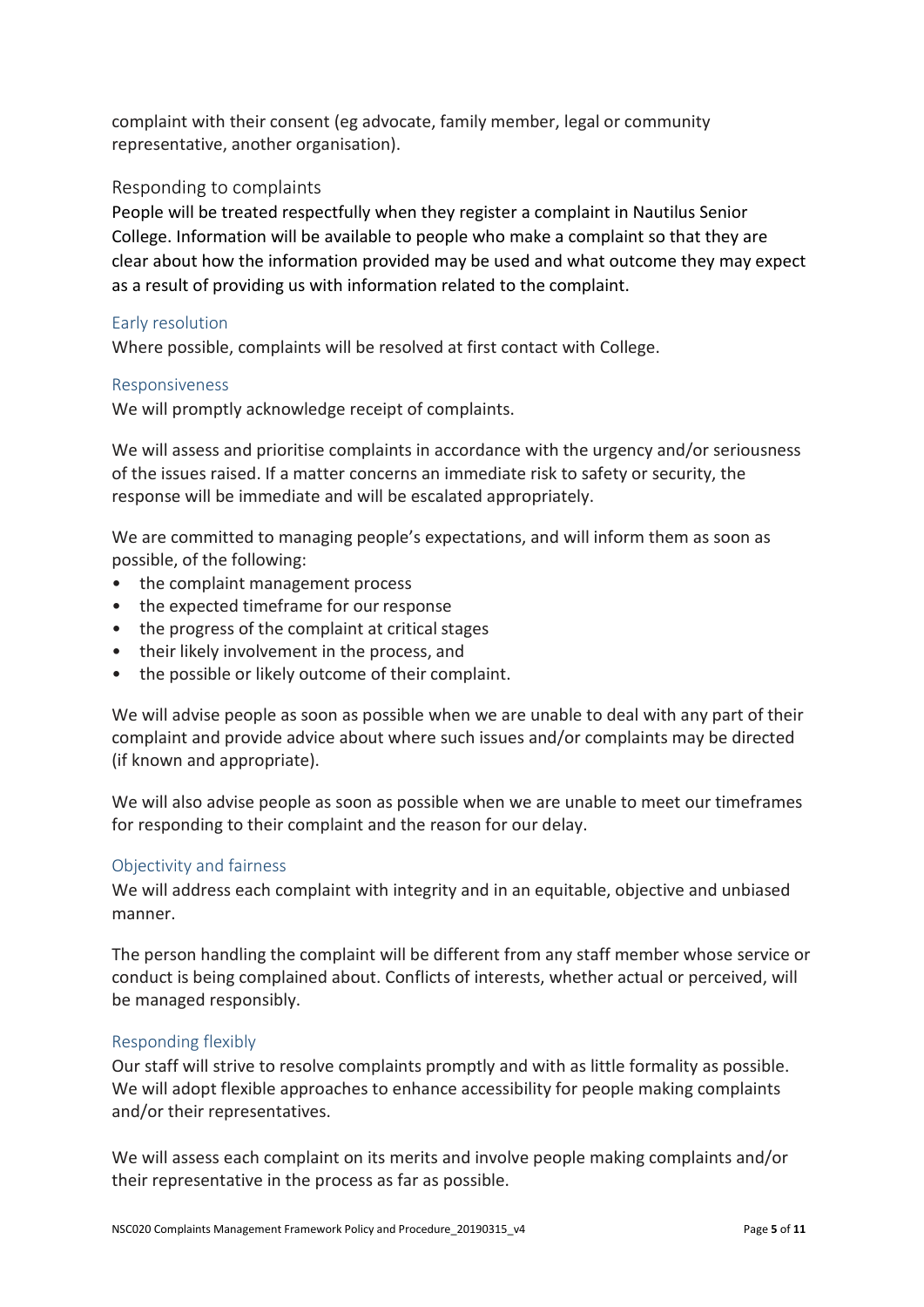## Confidentiality

We will protect the identity of people making complaints where appropriate. Personal information that identifies individuals will only be disclosed or used as permitted under the relevant privacy laws, and any relevant confidentiality obligations.

### Allegations of Reportable Conduct

Reportable conduct is defined as:

- a) any sexual offence or sexual misconduct committed against, with or in the presence of a child (including a child pornography offence or an offence involving child abuse material);
- b) any assault, ill-treatment or neglect of a child; and
- c) any behaviour that causes psychological harm to a child whether or not, in anycase, with the consent of the child.

These complaints should be directed to the Principal or Chief Executive Officer immediately. When you make a complaint of this kind, support will be made available to you and we will respond in writing acknowledging receipt of your complaint.

For more details about reportable conduct please refer to our Child Protection policy suite.

#### Training of staff

All staff managing complaints undertake training to ensure that they have the capacity to implement our complaint management system.

#### Initial assessment

After acknowledging receipt of the complaint, we will confirm whether the issue/s raised in the complaint is/are within our control.

We will also consider the outcome/s sought by the person making a complaint and, where there is more than one issue raised, determine whether each issue needs to be separately addressed.

When determining how a complaint will be managed, we will consider:

- how serious, complicated or urgent the complaint is
- whether the complaint raises concerns about people's health and safety
- how the person making the complaint is being affected
- the risks involved if resolution of the complaint is delayed, and
- whether a resolution requires the involvement of other organisations.

#### Addressing complaints

After assessing the complaint, we will consider how to manage it. To manage a complaint we may:

- give the person information or an explanation
- gather information from the person or area that the complaint is about, or
- investigate the claims made in the complaint.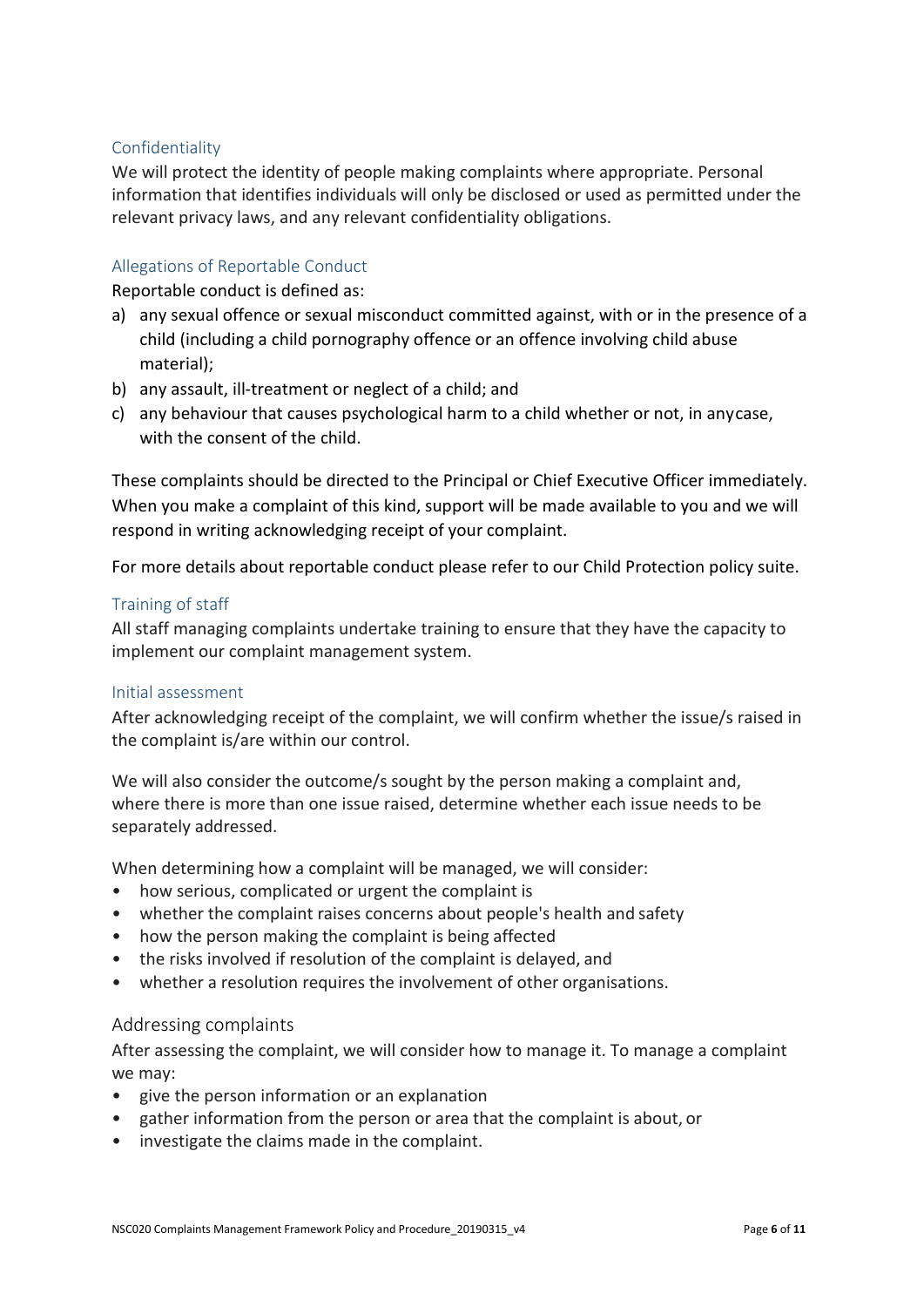We will keep the person making the complaint up to date on our progress particularly if there are any delays.

We will also communicate the outcome of the complaint management process. The actions we decide to take will be tailored to each case and will take into account any statutory requirements.

# Providing reasons for decisions

Following consideration of the complaint and any investigation into the issues raised (if appropriate), we will contact the person making the complaint and advise them of:

- the outcome of the complaint and any action we took
- the reason/s for our decision
- the remedy or resolution/s that we have proposed or put in place, and
- any options for review that may be available to the complainant, such as an internal review, external review or appeal.

## Closing the complaint, record keeping, redress and review

We will keep records about:

- how we managed the complaint
- the outcome/s of the complaint (including whether it or any aspect of it was substantiated, any recommendations made to address problems identified and any decisions made on those recommendations, and
- any outstanding actions that need to be followed up.

We will ensure that outcomes are properly implemented, monitored and reported to the complaint handling manager and/or senior management.

## A Note on Whistleblowing

When a disclosure of serious wrong-doing is made regarding of a person who holds a senior decision-making role in an organisation this is known as whistleblowing.

The integrity of the services offered by Nautilus Senior College and its reputation in the community is seriously compromised if a person in a senior decision-making is involved in wrong-doing. It is therefore expected that all employees know how to respond if they observe or receive information about such conduct. Failure to comply with this expectations is regarded as a serious misdemeanour.

To make a disclosure about serious wrongdoing of a senior employee of the College can be very challenging for an individual. For this reason support services are in place for people who make whistleblowing disclosures.

When making whistleblowing disclosures the College aims to achieve the following:

- Protect individuals who, in good faith, report wrongdoing which they reasonably believe to be corrupt, illegal or unethical on a confidential basis, without fear of reprisal, dismissal or discriminatory treatment.
- Assist in ensuring that matters of wrongdoing and/or unethical behaviour are identified and dealt with appropriately.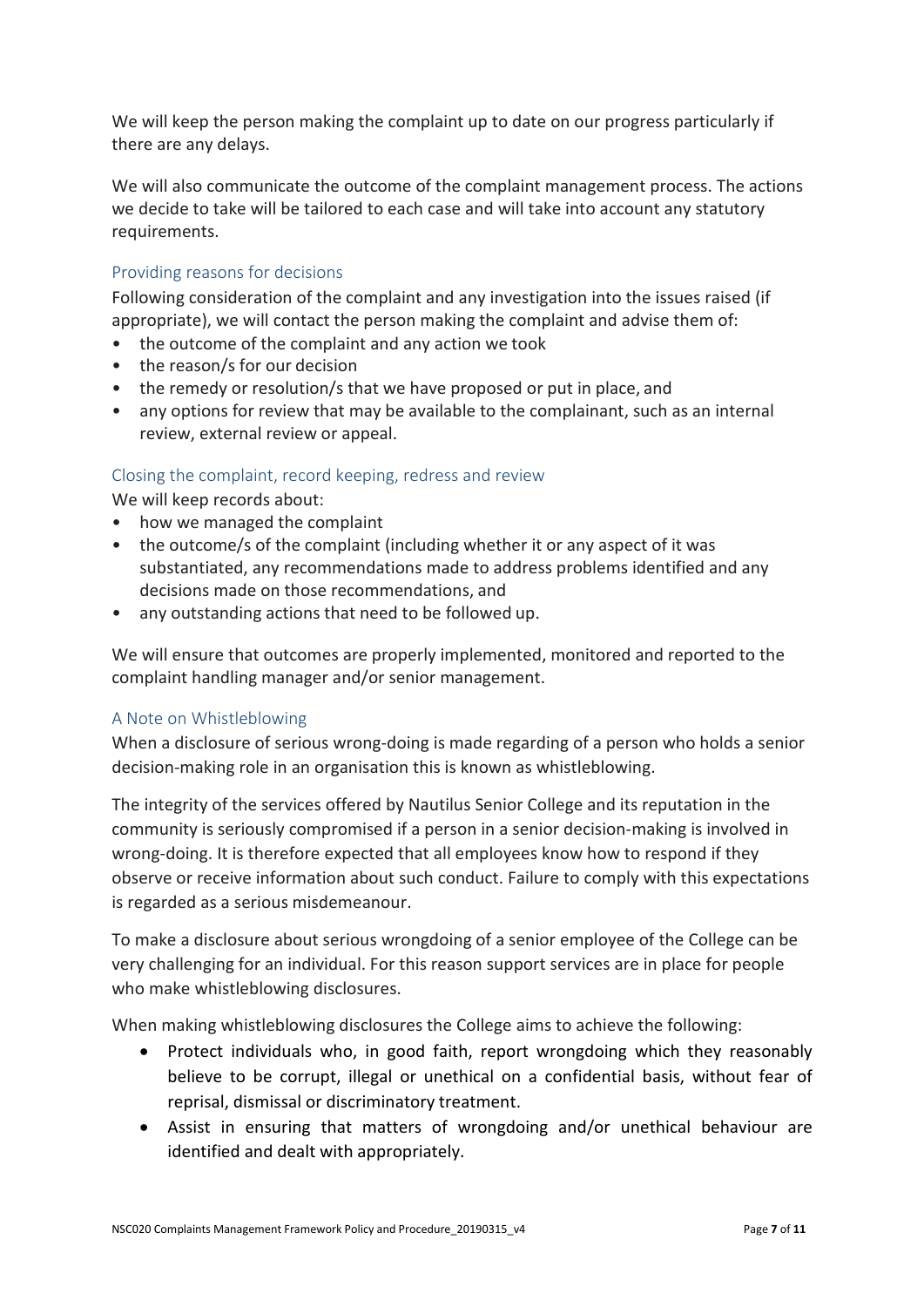- Establish procedures that enable:
	- o protection for those that make serious wrongdoing disclosures
	- o independent inquiry/investigation of disclosures made
	- o resolution of the issue(s) identified.

# Accountability and Learning:

## Analysis and evaluation of complaints

We will ensure that complaints are recorded in a systematic way so that information can be easily retrieved for reporting and analysis.

## Monitoring of the complaint management system

We will continually monitor our complaint management system to:

- ensure effectiveness in responding to and resolving complaints, and
- identify and correct deficiencies in the operation of the system.

Monitoring may include the use of audits, complaint satisfaction surveys and online listening tools and alerts

## Continuous improvement

We are committed to improving the effectiveness and efficiency of our complaint management system. To this end, we will:

- support the appropriate resolution of complaints
- implement best practices in complaint handling
- recognise and reward exemplary complaint handling by staff
- regularly review the complaints management system and complaints data, and
- implement appropriate system changes arising out of our analysis of complaints data and continual monitoring of the system.

# Acknowledgements

The development of this policy has been informed by the following:

- Australian and New Zealand Standard *Guidelines for complaint handling in organizations* AS/NZS 10002:2014
- NSW Ombudsman *Complaint Management Framework and Model Policy*, June 2015
- Ombudsman Western Australia *Guidelines on complaint handling*, November 2010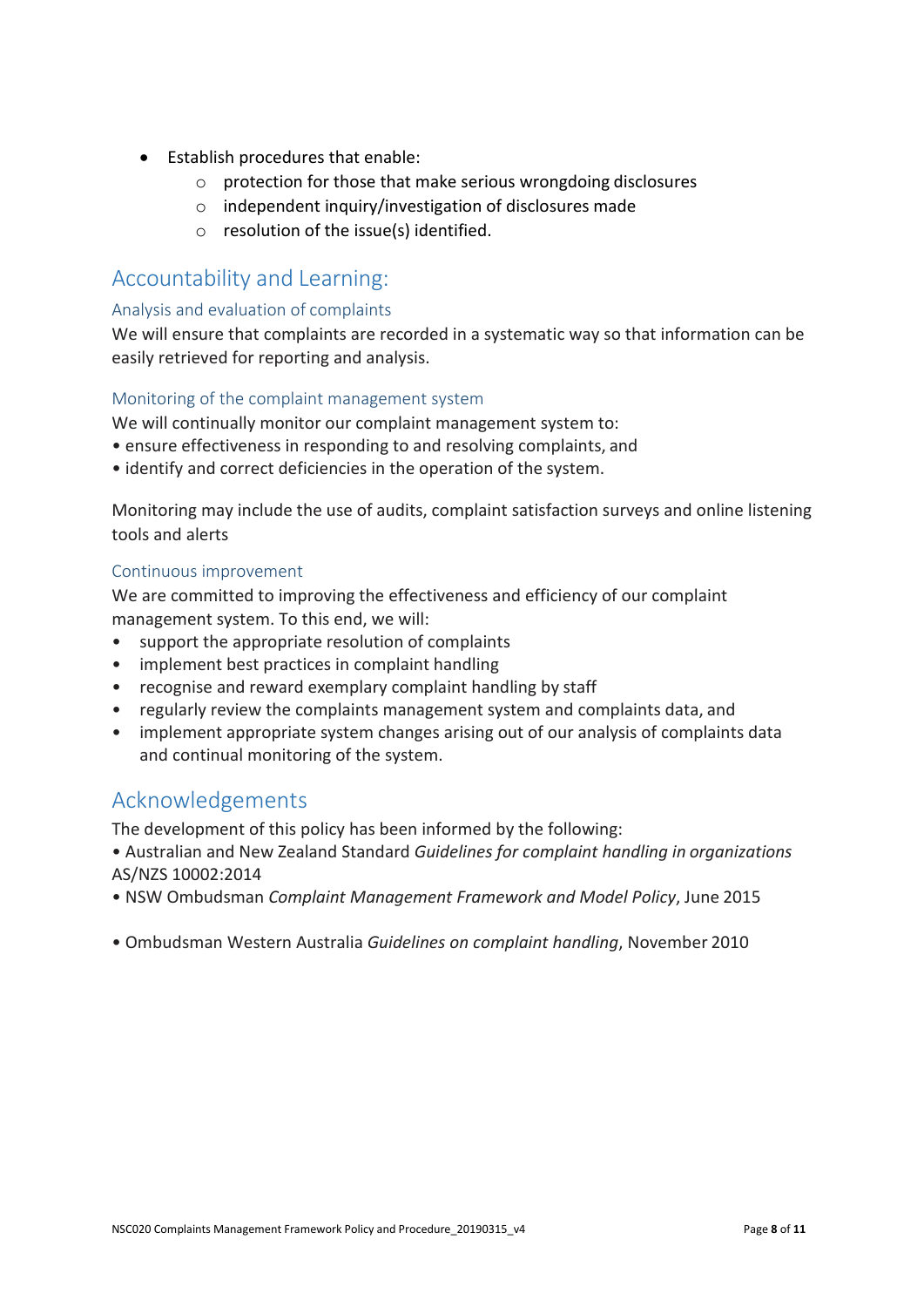# Attachment A: Complaint Management Decision-making Flowchart

#### Receive Information

- 
- 
- 
- 
- 

#### Assess Information

- •Guidance and advice required
- •Escalation required
- •Risks identified
- •Risk management planning

## Select Appropriate Process

•Report and suspend action •Investigate •Mediate •Note for review and planning •Celebrate

#### Manage the Process

**Communication** Respect for privacy Support for stakeholders Risk Assessment and management

# Achieve Resolution

Communication

Support

Risk assessment and management